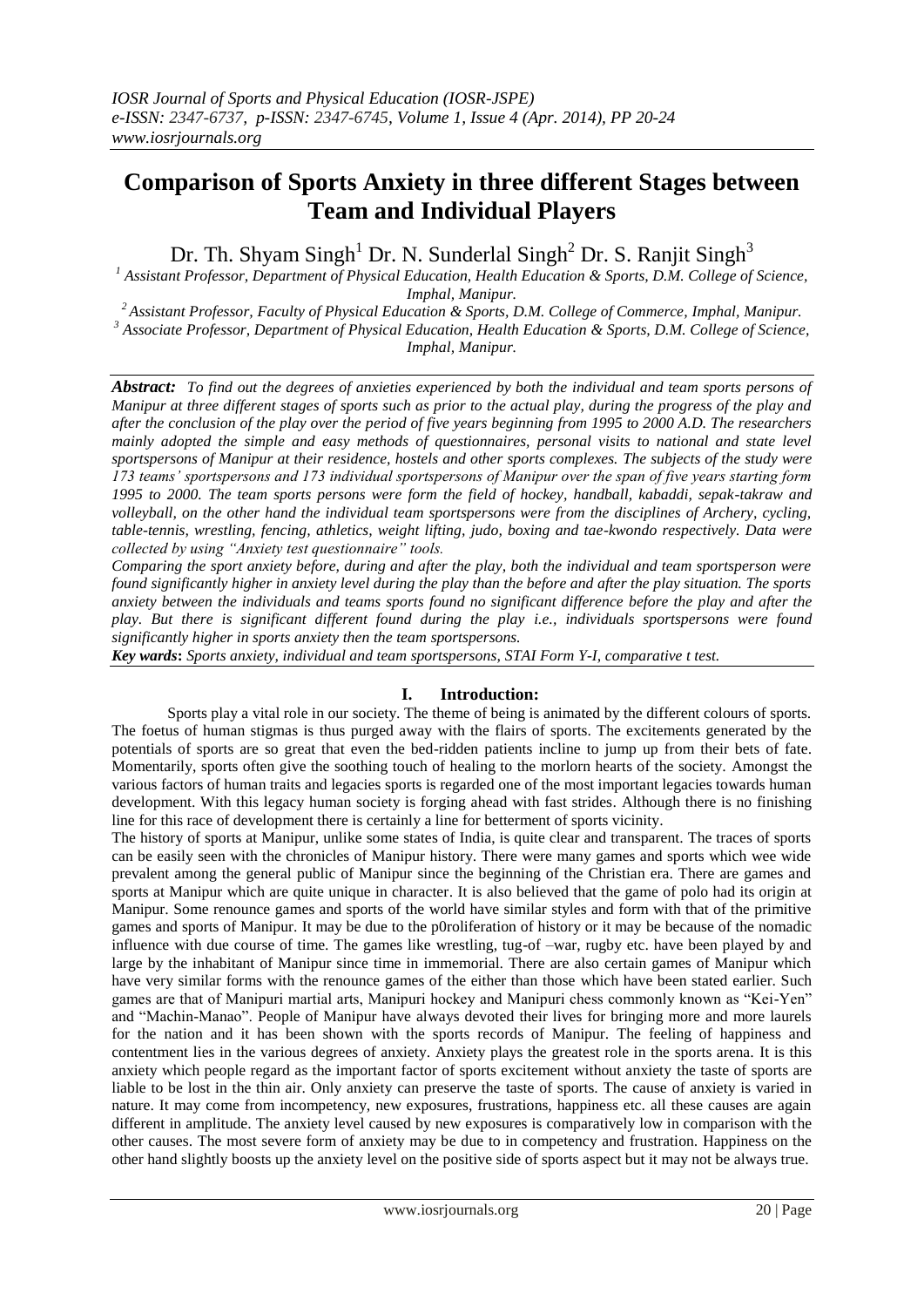The individual and team sports persons may have different amplitudes of anxiety. Nobody is without anxiety in the field of games and sports. It is this important factor which affects the performance of sports persons in their understandings and challenges at sports. Anxiety may be reduced or it may be increased with circumstances. Anxiety is a state of mind where the reaction of the person concerned to the set of problems or tasks do tend to respond with a different attitude rather than the persons usual form of response. Anxiety, thus, tends a person to respond with the problem with a lesser capability. It is sort of worryness or nervousness about the events, their occurrences and consequences. The degree of anxiety is different from person to person. A person with higher proficiency has the lesser degree of anxiety than a person of low proficiency for sort; it can be assumed that anxiety has a correlation with confidence. Lack of confidence naturally tends to increase the amplitude of anxiety for every person. The degree of anxiety differs from situation to situation, where the nervous felt before the actual task begin and the nervousness felt during the task is on and after the competition of the task do have a wide difference. This anxiety is again depends on the person so concerned.

Anxiety can be either somatic or cognitive in nature. The symptoms of somatic anxiety comprises of mental worries, fears, nervousness and diffidence. The set of mind is disturbed by anxiety and destroys the equilibrium of confidence. A person is thus, put into an emotional situation. The greater the disturbance the greater the diffidence is. Anxiety, thus, plays a very crucial and emotional role in everyone"s life. On the other hand anxiety may root-up the potentials of certain people. This force of anxiety which people generally called as the negative motivator of anxiety usually interferes with the productive thinking of people. Anxiety changes the metabolism of human mind and body. Whenever people get anxious his rate of heart beat increases. The functions of other organs of his body also change. His breathing becomes more rapid and the consumption of oxygen increases. It also further raises the blood pressure. Human behavior is suddenly changed with sudden experience of anxiety. It sometimes causes a person to tremble slightly, to engage with nervous activities like wriggling legs and stirring at objects with fixed eyes. The most severe form of anxiety is insomnia, the state of sleeplessness, and restlessness. Anxiety plays a paramount role in sport. It is the challenge to sports participation which produces anxiety. How and athlete handles the anxiety determines how successful he would be. The degree of anxiety also varies with a number of different conditions. Anxiety is likely to be greater in higher competitive sports than in relatively non-competitive sports, because in the competitive sports, participants are expected to win and great demands are made upon them to succeed. The study of the effect of anxiety on sports performance has become a major topic of interest to sports psychologists in recent years. The degree of perceived anxieties is and important variable to be considered in the performance of and individual.

The biggest obstacle often felt by the spots persons in the world of games and sports is that of anxiety. In Manipur the sports persons are often hit with the blows of anxiety. It is felt by each and everyone. Prior to the actual competition begins the sportspersons are often strangulated with over anxiousness. But it slowly decreases the tenseness with the actual challenges are on. During the challenge the tenseness slackness and it ceases at the end of the challenge. This phenomenon persists for almost all the sports persons of Manipur. The scenario may have a different picture with certain exceptions. At the conclusion of every games and sports the anxiety level reduces at almost the minimum. But this may not happen on every occasion, as the conclusion of a challenge may be the begging of another challenge. The extra punitive behavior experienced by both the individual and team sportspersons of Manipur requires careful observation in order to relinquish its severity. Individuals" aggressiveness is often referred to as intropunitive behaviors. All these aspects are grounds of victory and failure. There may be some games and sports where the players are encouraged to adopt aggressive behaviors. But there are also certain games and sports where the behavior requires being at levity. It is quite difficult to state whether the individual players and the team players have similar degree of anxiety. This aspect of behavior may be ascertained to the most satisfaction of direct discussion and inquiry. Certain theories do exist for the task. The present study also looks forward to these accepted tools and methods for the end of analysis. The researcher had been drawn towards this aspect of sports and this inevitably lead him to the present work of research, some types of questionnaires are apparent for the work. The individual sportspersons are targeted to give their reactions and opinions with the set of a questionnaire. It may be easier or the individuals to give their responses singularly than the team sports persons collectively. As the team sportspersons are comprised of individual. The teams tend to have varies responses rather than unified versions. But it is not impossible to acquire the required query despite of fluctuations. The saying that the majority carry the vote always hold good. The yearning to win in games and sports always prevails in the orbit of sports. In Manipur, too, the sports persons are exposed to this orbit of sports like the other states. The aspiration of winning has been always checked by the powerful force in the guise of anxiety. The study may be of a great value foe purging the state of

anxiety and thus enhance the stability of sports potentials by and large. The study has been confined to only five years, beginning from 1995 to 2000. The span of study period has been thus limited with the hope of arriving at the best conclusion.

**Statement of the problem:** The purpose of the study was to find out the degrees of anxieties experienced by both the individual and team sports persons of Manipur at three different stages of sports such as prior to the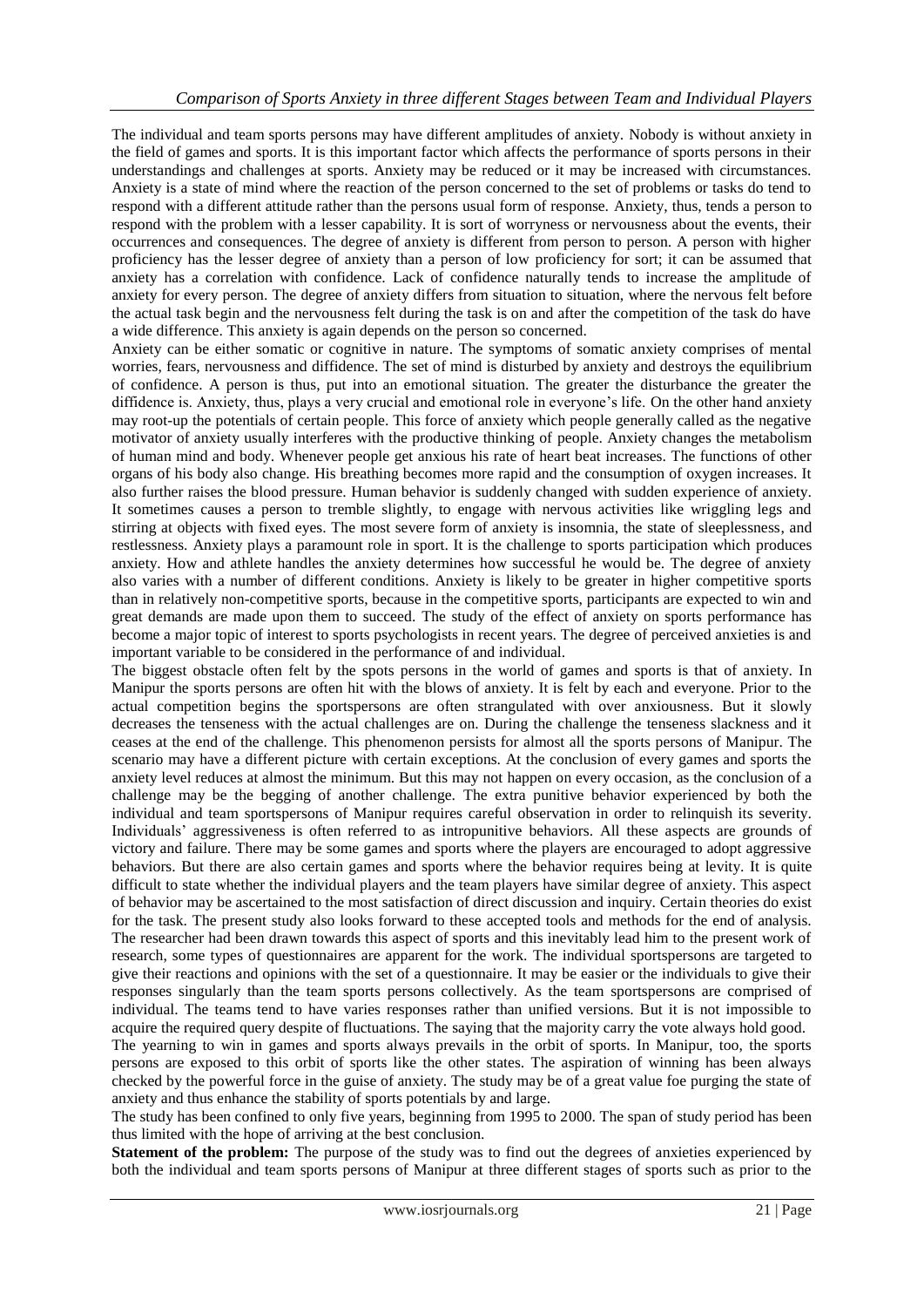actual play, during the progress of the play and after the conclusion of the play over the period of five years beginning from 1995 to 2000 A.D.

**Method:** Under the longitudinal research the researchers mainly adopted the simple and easy methods of questionnaires, personal visits to national and state level sportspersons of Manipur at their residence, hostels and other sports complexes. The subjects of the study were 173 teams" sportspersons and 173 individual sportspersons of Manipur over the span of five years starting form 1995 to 2000. The team sports persons were form the field of hockey, handball, kabaddi, sepak-takraw and volleyball, on the other hand the individual team sportspersons were from the disciplines of Archery, cycling, table-tennis, wrestling, fencing, athletics, weight lifting, judo, boxing and tae-kwondo respectively. Data were collected by using "Anxiety test questionnaire" tools which is developed by Charles D. Spielberger. The marks were calculated by using "STAI Form Y-I" scoring key method. To find out the significance difference in anxiety level "t-test" were calculated in 0.05 and 0.01 confidence level.

## **II. Result of the Study:**

Researcher selected and identified appropriate raw data group wise. Mean score, Standard Deviation of each group was calculated. After Calculating the Mean, Standard Deviation the researcher applied't' test. The mean score of sports anxiety for individual and team sports players were compared in three situation, i.e., before, during and after the competition.

#### **Comparison of sports anxiety for the individual team sportspersons before, during and after the play:**

Table 1 shows that the calculated 't' value 9.53 is greater than the table value 1.96, the individual team sportspersons sport anxiety level before the play and during the play was highly significant at .05 confidence level.

Table 1: Comparative anxiety before and during the play for individuals" sportspersons:

| .<br>.<br>.<br>.<br>_____<br>____<br>_____                                                                                         |                |                       |                           |      |               |  |  |  |
|------------------------------------------------------------------------------------------------------------------------------------|----------------|-----------------------|---------------------------|------|---------------|--|--|--|
| $\angle$ ategory                                                                                                                   | Mean           | <b>SD</b>             | Mean difference           |      | $\sim$ $\sim$ |  |  |  |
| <b>Before</b><br>: plav                                                                                                            | 80.54          | $\sim$ $\sim$<br>10.Z | $\overline{a}$<br>$4.1 -$ | 0.59 | 9.53          |  |  |  |
| During play                                                                                                                        | 85.20<br>رے دن | 12.03                 |                           |      |               |  |  |  |
| $\cdot$ $\sim$<br>$\sim$<br>$\sim$<br>$\sim$ $\sim$ $\sim$<br>$\sim$ $\sim$<br>$\sim$ $\sim$ $\sim$ $\sim$ $\sim$ $\sim$<br>$\sim$ |                |                       |                           |      |               |  |  |  |

Significant at .05 level of confidence,  $t_{.05}$  (344) =1.96

Table 2 shows that the calculated 't' value 5.89 is greater than the table value 1.96, the individual team sportspersons sport anxiety level after the play and during the play was highly significant at .05 confidence level.

Table 2: Comparative anxiety during and after the play for individuals" sportspersons:

| ⌒<br>Category    | Mean                 | <b>SD</b> | difference<br>. .<br>Mean | . .  | $\sim$ |
|------------------|----------------------|-----------|---------------------------|------|--------|
| After play       | <b>72.00</b><br>こっつう | 13.70     | 12.30                     | 0.41 | 5.89   |
| ∽<br>During play | OE<br>ാ<br>          | 12.03     |                           |      |        |

Significant at .05 level of confidence,  $t_{.05}$  (344) =1.96

Table 3 below shows that the calculated 't' value 12.89 is greater than the table value 1.96, the individual team sportspersons sport anxiety level before and after the play was highly significant at .05 confidence level. Table 3: Comparative anxiety before and after the play for individuals" sportspersons:

| ∼<br>$\angle$ ategory | Mean  | <b>SD</b>                                   | difference<br>Mean |      | . .   |
|-----------------------|-------|---------------------------------------------|--------------------|------|-------|
| Before play           | 80.54 | $\overline{\phantom{0}}$<br>$\sim$<br>10.ZT | --<br>ر            | 0.70 | 12.89 |
| After play            | 72.99 | 12.70<br>15.70                              |                    |      |       |

Significant at .05 level of confidence,  $t_{.05}$  (344) =1.96

## **Comparison of sports anxiety for the team sportspersons before, during and after the play:**

Table 4 below shows that the calculated 't' value 8.22 is greater than the table value 1.96, the team sportspersons sport anxiety level before and during the play was highly significant at .05 confidence level. Table 4: Comparative anxiety before and during the play for teams" sportspersons:

| Table +. Comparative anxiety before and during the play for teams<br>- SUVI ISUVI SVIIS. |       |           |                 |      |              |  |  |  |
|------------------------------------------------------------------------------------------|-------|-----------|-----------------|------|--------------|--|--|--|
| Category                                                                                 | Mean  | <b>SD</b> | Mean difference |      | 6.17         |  |  |  |
| Before play                                                                              | 79.15 | 16.30     | 4.05            | 0.56 | 0.22<br>0.ZZ |  |  |  |
| During play                                                                              | 3.19  | 15.07     |                 |      |              |  |  |  |
| $\sim$<br>$\sim$ $ -$<br>$\sim$ $\sim$ $\sim$ $\sim$ $\sim$ $\sim$<br>.                  |       |           |                 |      |              |  |  |  |

Significant at .05 level of confidence,  $t_{.05}$  (344) =1.96

Table 5 below shows that the calculated 't' value 5.54 is greater than the table value 1.96, the team sportspersons sport anxiety level after the play and during the play was highly significant at .05 confidence  $l$ evel.

Table 5: Comparative anxiety after and during the play for teams" sportspersons:

| r<br>$\text{Categor}^{\mathsf{r}}$ | Mean                    | <b>SD</b>   | Mean difference        |      | 6.17          |  |  |
|------------------------------------|-------------------------|-------------|------------------------|------|---------------|--|--|
| After<br>. plav                    | 67.47                   | 75<br>14.75 | $H - T$<br>$1 - 1 = 1$ | 0.39 | - - -<br>3.34 |  |  |
| During play                        | $\Omega$<br>1 O<br>02.1 | 15.07       |                        |      |               |  |  |
| $\sim$ 1.0 $\epsilon$<br>211       |                         |             |                        |      |               |  |  |

Significant at .05 level of confidence,  $t_{.05}$  (344) =1.96

Table 6 below shows that the calculated 't' value 5.34 is greater than the table value 1.96, the team sportspersons sport anxiety level before and after the play was highly significant at .05 confidence level.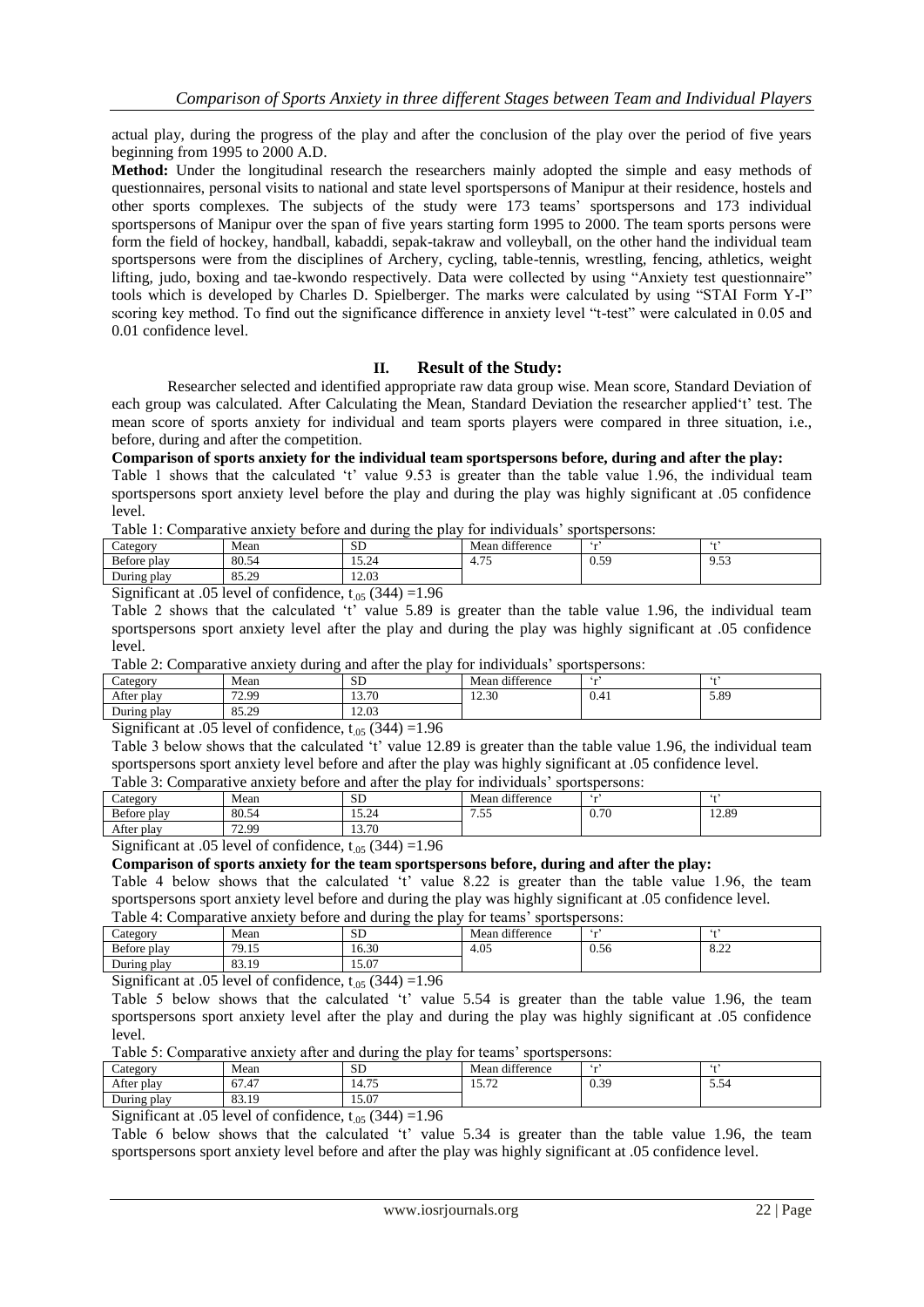|  |  |  | Table 6: Comparative anxiety before and after the play for teams' sportspersons: |
|--|--|--|----------------------------------------------------------------------------------|
|  |  |  |                                                                                  |

| ∽<br>$\angle$ ategory | Mean       | <b>SD</b>        | 1.00<br>Mean difference |      | $\sim$                        |
|-----------------------|------------|------------------|-------------------------|------|-------------------------------|
| Before play           | 70.15<br>ر | 16.30            | 11.68                   | 0.38 | $\cdot$ $\sim$<br><b>D.34</b> |
| After<br>play         | 67.47      | $1 - r$<br>14.75 |                         |      |                               |

Significant at .05 level of confidence,  $t_{.05}$  (344) =1.96

**Comparison of sports anxiety between individuals and teams sports before, during and after the play:** Table 7 below shows that the individual and team sports persons were having no significant difference in sport anxiety before the play since the calculated 't' value 1.42 is smaller than the table value 1.96, the team and individual sportspersons sport anxiety level before the play was found no significant at .05 confidence level. Table 7: Comparative anxiety between the individual and team sportspersons before the actual play took place:

| Tuble 1. Combarding anxiely between the marylagar and team sportspersons before the actual blay took blace. |         |       |           |                 |      |      |  |  |  |
|-------------------------------------------------------------------------------------------------------------|---------|-------|-----------|-----------------|------|------|--|--|--|
| Category                                                                                                    | (before | Mean  | <b>SD</b> | Mean difference |      |      |  |  |  |
| play)                                                                                                       |         |       |           |                 |      |      |  |  |  |
| Individual                                                                                                  |         | 80.54 | 15.24     | .39             | 0.11 | 1.42 |  |  |  |
| Team                                                                                                        |         | 79.15 | 16.03     |                 |      |      |  |  |  |

Significant at .05 level of confidence,  $t_{.05}$  (344) =1.96

Table 8 below shows that the individual and team sports persons were having significant difference in sport anxiety test during the play since the calculated 't' value 2.95 is greater than the table value 1.96, the individual sportspersons were found more sport anxiety level than the team sportsperson during the play at .05 confidence level.

Table 8: Comparative anxiety between the individual and team sportspersons during the process of game:

| Category<br>(during | Mean  | <b>SD</b> | Mean difference |                          | $\sim$ |
|---------------------|-------|-----------|-----------------|--------------------------|--------|
| play <sup>3</sup>   |       |           |                 |                          |        |
| Individual          | 85.29 | 12.03     | 2.10            | 0.22<br>$v.\Delta\Delta$ | 2.95   |
| Team                | 83.19 | 15.07     |                 |                          |        |

Significant at .05 level of confidence,  $t_{.05}$  (344) =1.96

Table 9 below shows that the individual and team sports persons were having no significant difference in sport anxiety after the play since the calculated 't' value .11 is smaller than the table value 1.96, the team and individual sportspersons sport anxiety level after the play was found no significant at .05 confidence level.

|  |  |  | Table 9: Comparative anxiety between the individual and team sportspersons at the ends of the game: |
|--|--|--|-----------------------------------------------------------------------------------------------------|
|--|--|--|-----------------------------------------------------------------------------------------------------|

| (after<br>Category | Mean  | <b>SD</b> | Mean difference |      | $\sim$ $\sim$ |
|--------------------|-------|-----------|-----------------|------|---------------|
| play)              |       |           |                 |      |               |
| Individual         | 72.99 | 13.70     | 5.52            | 0.01 | 0.11          |
| Team               | 67.47 | 14.75     |                 |      |               |
|                    |       |           |                 |      |               |

Significant at .05 level of confidence,  $t_{.05}$  (344) =1.96

Table 10 below shows that the individual and team sports persons were having significant difference in total sport anxiety test since the calculated 't' value 2.22 is greater than the table value 1.96, the individual sportspersons were found more sport anxiety level than the team sportsperson at .05 confidence level. Table 10: Total comparative anxiety between the individual and team sportspersons:

| $\sim$ wore to come voiled we we well be defined as |        |        | <u>UUVIIU ULU LIIVIILEE VALIV VUODI UUULUUUUUU ULUULUU </u> |                 |                      |                  |
|-----------------------------------------------------|--------|--------|-------------------------------------------------------------|-----------------|----------------------|------------------|
| Category                                            | total) | Mean   | <b>SD</b>                                                   | Mean difference | $\epsilon_{\rm max}$ | 6.17             |
| score                                               |        |        |                                                             |                 |                      |                  |
| Individual                                          |        | 238.82 | 34.75                                                       | 9.00            | 0.17                 | $\Omega$<br>2.LL |
| Team                                                |        | 229.82 | 36.38                                                       |                 |                      |                  |

Significant at .05 level of confidence,  $t_{.05}$  (344) =1.96

# **III. Discussion:**

While comparing the sport anxiety before, during and after the play, both the individual and team sportsperson were found significantly higher in anxiety level during the play than the before and after the play situation. While comparing before and after the play, sport anxiety level was also significantly higher before the play than after the play. It shows more anxiety during the play and before the play than after the play.

In comparing the sports anxiety between the individuals and teams sports, there is no significant difference found before the play and after the play. But there is significant different found during the play, individuals sportspersons were found significantly higher in sports anxiety then the team sportspersons. If we compare to total score Individual sportsperson were having higher anxious level then the team sportsperson.

## **References:**

[4]. **M.L. Kamlesh**, "*Educational Sports Psychology".* ( New Delhi-Friends Publication, 2006).

<sup>[1].</sup> Delip K Dureha, "Relationship between Achievement Motivation and Pre-competition anxiety of Indian inter-university Hockey Players", Abstracts of international conference on health sport and physical fitness-need for an integrated approach (Hissar: CCS Haryana Agricultural University January 16-18, 1995)

<sup>[2].</sup> **Phairembam Jiteshwor, N. Sunderlal, S. Ranji, Hassan gharayagh zandi and N. Jinet,** "Comparative study of the Sports Achievement Motivation between Male and Female School Basketball Players", IOSR Journal Of Humanities And Social Science (IOSR-JHSS) Volume 7, Issue 2 (Jan. - Feb. 2013, pp 23-26

<sup>[3].</sup> Bente kjoss Hansen, "Prediction of Sport competitive state anxiety among coaches & athletes", Dissertation Abstracts international, 44:10, April, 1984.